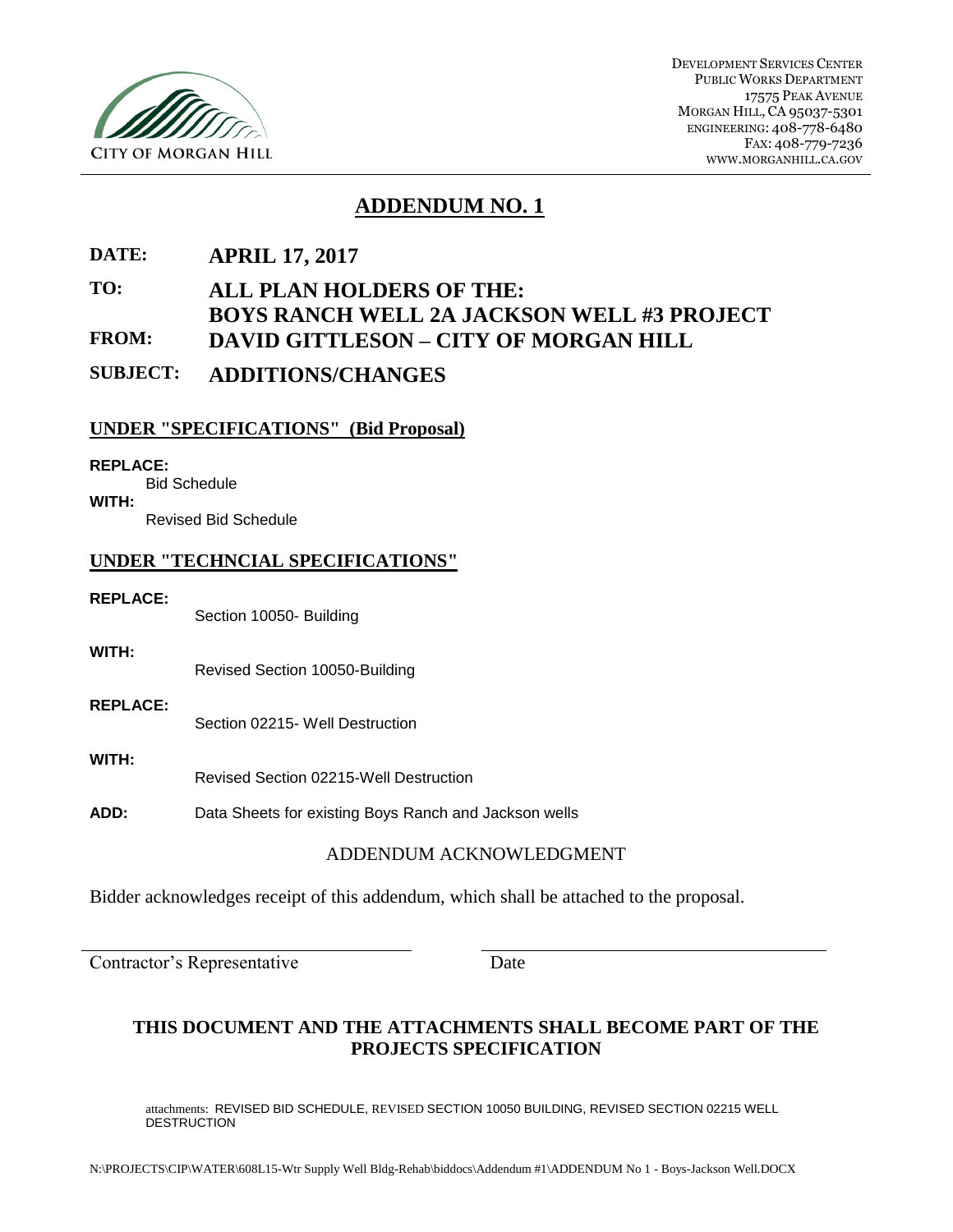#### **REVISED BID SCHEDULES "A"-"E" – GENERAL \_\_\_\_\_\_\_\_\_\_\_\_\_\_\_\_\_\_\_\_\_\_\_\_\_\_\_\_\_\_\_\_\_**

**This Bid Schedule must be completed in ink and must be included with the sealed Bid Proposal. The unit cost for each item must be inclusive of all costs, whether direct or indirect, including profit and overhead. The sum of all amounts entered in the "Extended Total" column must be identical to the Base Bid price entered in Section 1 of the Bid Proposal Form. Quantities shown are required for bid purposes and may or may not be final pay quantities. Actual quantities, if different, must be substantiated during the Project by the Contractor (either by field measurement, trucking tags, or other means acceptable to the Engineer).**

| <b>Bid</b><br>Item | Description of Bid Item                            | Approx.<br>Quantity | Unit      | <b>Unit Price</b>         | Extended<br>Total |
|--------------------|----------------------------------------------------|---------------------|-----------|---------------------------|-------------------|
| $A-1$              | Mobilization                                       | 1                   | <b>LS</b> | \$                        | \$                |
| $A-2$              | Project Records and<br><b>Submittals</b>           | 1                   | <b>LS</b> | $\mathfrak{S}$            | $\mathfrak{S}$    |
| $A-3$              | <b>Preservation and Cleanup</b>                    | 1                   | <b>LS</b> | \$                        | \$                |
| $A - 4$            | Earthwork                                          | 1                   | <b>LS</b> | $\boldsymbol{\mathsf{S}}$ | $\mathfrak{S}$    |
| $A-5$              | Paving                                             | 1                   | <b>LS</b> | $\boldsymbol{\mathsf{S}}$ | \$                |
| $A-6$              | Chain Link Fencing                                 | 1                   | <b>LS</b> | $\mathfrak{S}$            | \$                |
| $A - 7$            | Concrete                                           | 1                   | <b>LS</b> | \$                        | \$                |
| $A-8$              | Painting                                           | 1                   | <b>LS</b> | \$                        | $\mathfrak{S}$    |
| $A-9$              | Not Used                                           |                     |           |                           |                   |
| $A-10$             | <b>Signs and Safety Equipment</b>                  | 1                   | <b>LS</b> | \$                        | \$                |
| $A-11$             | Pipe (Station, Distribution,<br>and Drainage)      | 1                   | <b>LS</b> | \$                        | \$                |
| $A-12$             | <b>Valves and Related</b><br>Appurtenances         | 1                   | <b>LS</b> | $\mathfrak{L}$            | \$                |
| $A-13$             | <b>Vertical Turbine Components</b>                 | 1                   | <b>LS</b> | \$                        | \$                |
| $A-14$             | Disinfection of Wells, Pumps,<br>and Piping        | 1                   | <b>LS</b> | \$                        | \$                |
| $A-15$             | Performance Testing and<br><b>Facility Startup</b> | 1                   | <b>LS</b> | \$                        | \$                |
| $A-16$             | Electrical                                         | 1                   | <b>LS</b> | \$                        | \$                |
|                    | Base Bid Schedule "A" Total (Items A-1 - A-16):    | \$                  |           |                           |                   |

Abbreviations:

CY: Cubic Yard, HR: Hour, LF: Linear Feet, LS: Lump Sum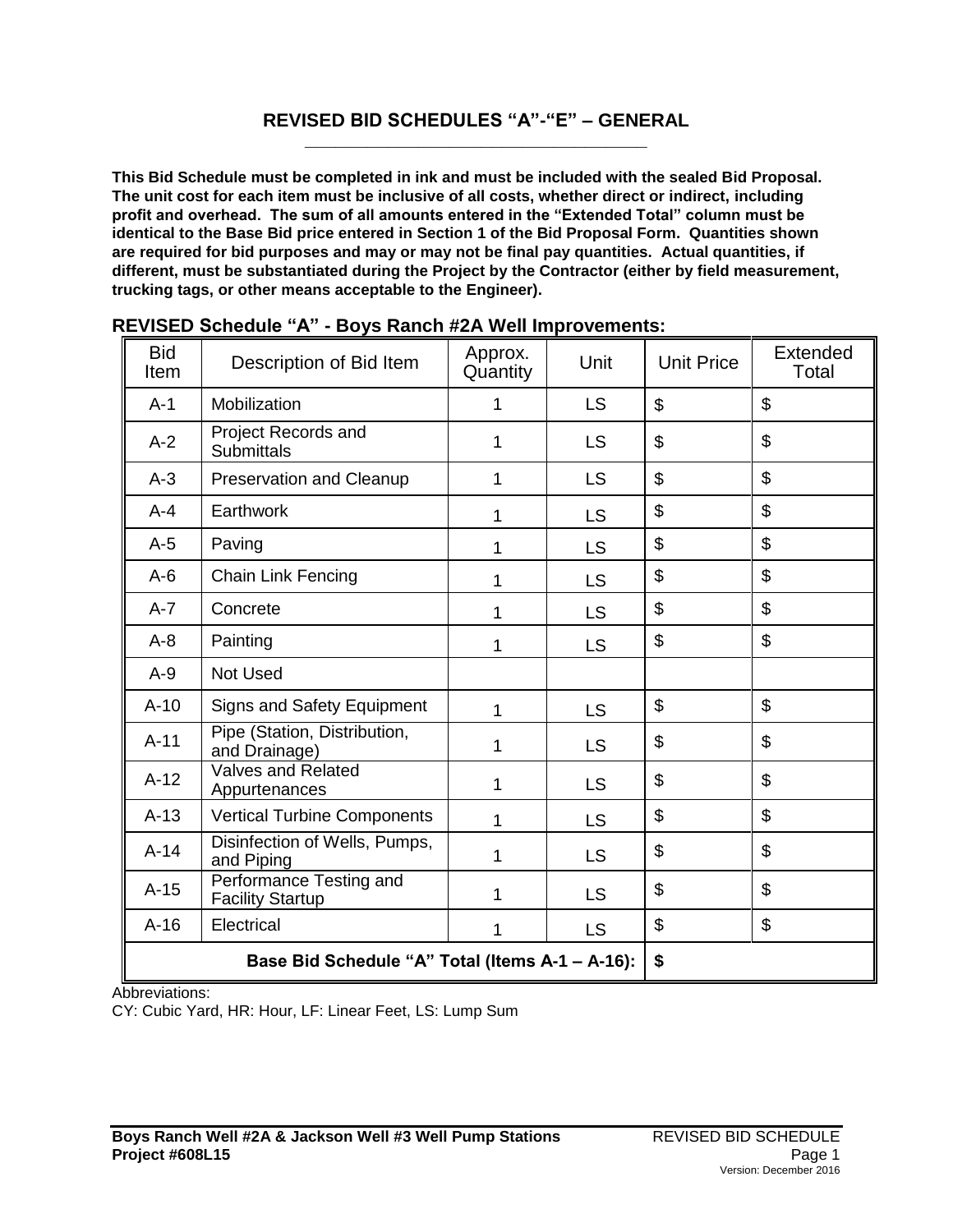| <b>Bid</b><br>Item | Description of Bid Item                            | Approx.<br>Quantity | Unit      | <b>Unit Price</b> | Extended<br>Total |
|--------------------|----------------------------------------------------|---------------------|-----------|-------------------|-------------------|
| $B-1$              | Mobilization                                       | 1                   | <b>LS</b> | \$                | \$                |
| $B-2$              | Project Records and<br><b>Submittals</b>           | 1                   | <b>LS</b> | \$                | \$                |
| $B-3$              | <b>Preservation and Cleanup</b>                    | 1                   | <b>LS</b> | \$                | \$                |
| $B-4$              | Earthwork                                          | 1                   | <b>LS</b> | \$                | \$                |
| $B-5$              | Paving                                             | 1                   | <b>LS</b> | \$                | \$                |
| $B-6$              | <b>Chain Link Fencing</b>                          | 1                   | <b>LS</b> | \$                | \$                |
| $B-7$              | Concrete                                           | 1                   | <b>LS</b> | \$                | \$                |
| $B-8$              | Painting                                           | 1                   | <b>LS</b> | \$                | \$                |
| $B-9$              | <b>Building</b>                                    | 1                   | <b>LS</b> | \$                | \$                |
| $B-10$             | <b>Signs and Safety Equipment</b>                  | 1                   | <b>LS</b> | \$                | \$                |
| $B-11$             | Pipe (Station, Distribution,<br>and Drainage)      | 1                   | <b>LS</b> | \$                | \$                |
| $B-12$             | Valves and Related<br>Appurtenances                | 1                   | <b>LS</b> | \$                | \$                |
| $B-13$             | <b>Vertical Turbine Components</b>                 | 1                   | <b>LS</b> | \$                | \$                |
| $B-14$             | Disinfection of Wells, Pumps,<br>and Piping        | 1                   | <b>LS</b> | \$                | \$                |
| $B-15$             | Performance Testing and<br><b>Facility Startup</b> | 1                   | <b>LS</b> | \$                | \$                |
| $B-16$             | Electrical                                         | 1                   | <b>LS</b> | \$                | \$                |
|                    | Base Bid Schedule "B" Total (Items B-1 - B-16):    | \$                  |           |                   |                   |

# **REVISED Schedule "B" - Jackson #3 Well Improvements:**

Abbreviations:

CY: Cubic Yard, HR: Hour, LF: Linear Feet, LS: Lump Sum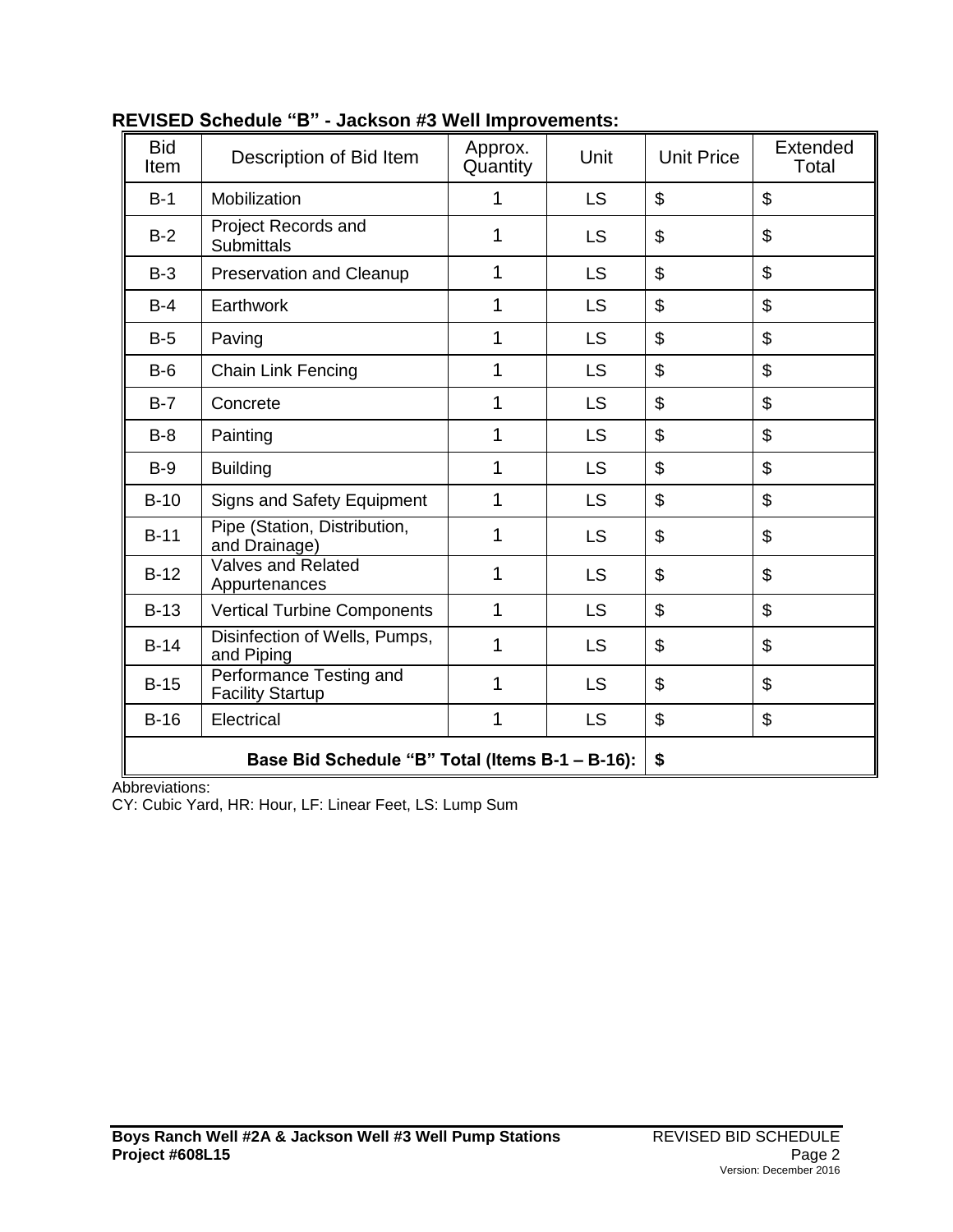| <b>Bid</b><br>Item | Description of Bid Item                            | Approx.<br>Quantity | Unit      | <b>Unit Price</b>         | Extended<br>Total |
|--------------------|----------------------------------------------------|---------------------|-----------|---------------------------|-------------------|
| $C-1$              | Mobilization                                       |                     | <b>LS</b> | $\mathfrak{S}$            | \$                |
| $C-2$              | Inspection of Well                                 |                     | <b>LS</b> | \$                        | \$                |
| $C-3$              | <b>Well Perforation</b>                            | 58                  | LF        | \$                        | \$                |
| $C-4$              | <b>Placement of Sealing Material</b>               | 8                   | <b>CY</b> | $\boldsymbol{\mathsf{S}}$ | \$                |
| $C-5$              | Site Restoration, Cleanup,<br>and Reports          |                     | <b>LS</b> | \$                        | \$                |
| $C-6$              | <b>Removal of Pumping</b><br>Equipment             |                     | <b>LS</b> | \$                        | \$                |
|                    | Base Bid Schedule "C" Total (Bid Items C-1 - C-6): | \$                  |           |                           |                   |

## **REVISED Schedule "C" - Boys Ranch Well #2 Destruction:**

Abbreviations:

CY: Cubic Yard, HR: Hour, LF: Linear Feet, LS: Lump Sum

## **REVISED Schedule "D" - Boys Ranch Well #3 Destruction:**

| <b>Bid</b><br>Item | Description of Bid Item                            | Approx.<br>Quantity | Unit      | <b>Unit Price</b>     | <b>Extended</b><br>Total |
|--------------------|----------------------------------------------------|---------------------|-----------|-----------------------|--------------------------|
| $D-1$              | Mobilization                                       |                     | <b>LS</b> | \$                    | \$                       |
| $D-2$              | Not used                                           |                     |           |                       |                          |
| $D-3$              | Inspection of Well                                 |                     | <b>LS</b> | \$                    | \$                       |
| $D-4$              | <b>Well Perforation</b>                            | 83                  | LF        | \$                    | \$                       |
| $D-5$              | <b>Placement of Sealing Material</b>               | 28                  | <b>CY</b> | \$                    | \$                       |
| $D-6$              | Site Restoration, Cleanup,<br>and Reports          |                     | <b>LS</b> | $\boldsymbol{\theta}$ | \$                       |
|                    | Base Bid Schedule "D" Total (Bid Items D-1 – D-6): | \$                  |           |                       |                          |

Abbreviations:

CY: Cubic Yard, HR: Hour, LF: Linear Feet, LS: Lump Sum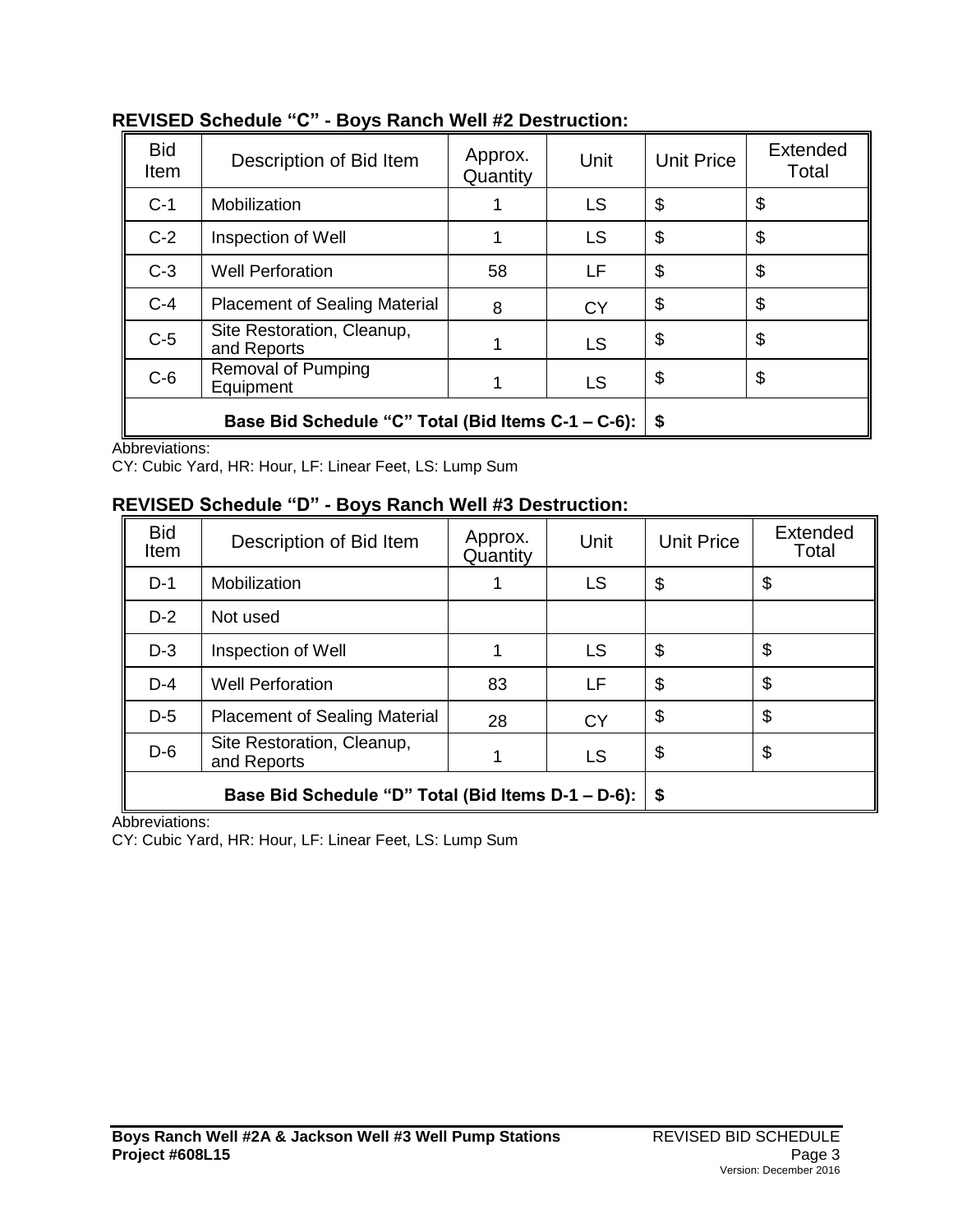| <b>Bid</b><br><b>Item</b> | Description of Bid Item                            | Approx.<br>Quantity | Unit      | <b>Unit Price</b> | <b>Extended</b><br>Total |
|---------------------------|----------------------------------------------------|---------------------|-----------|-------------------|--------------------------|
| $E-1$                     | Mobilization                                       |                     | <b>LS</b> | \$                | \$                       |
| $E-2$                     | Removal of Pumping<br>Equipment                    |                     | <b>LS</b> | \$                | \$                       |
| $E-3$                     | Inspection of Well                                 |                     | <b>LS</b> | \$                | \$                       |
| $E-4$                     | <b>Removal of Well Pedestal</b>                    |                     | <b>LS</b> | \$                | \$                       |
| $E-5$                     | <b>Well Perforation</b>                            | 78                  | LF        | \$                | \$                       |
| $E-6$                     | <b>Placement of Sealing Material</b>               | 11                  | <b>CY</b> | \$                | \$                       |
| $E-7$                     | Site Restoration, Cleanup,<br>and Reports          |                     | <b>LS</b> | \$                | \$                       |
|                           | Base Bid Schedule "E" Total (Bid Items E-1 – E-7): | \$                  |           |                   |                          |

# **REVISED Schedule "E" - Jackson Well #1 Destruction:**

Abbreviations:

CY: Cubic Yard, HR: Hour, LF: Linear Feet, LS: Lump Sum

**TOTAL BASE BID FOR SCHEDULES "A", "B", "C", "D", & "E" (TOTAL = A+B+C+D+E) \$**

# END OF REVISED BID SCHEDULE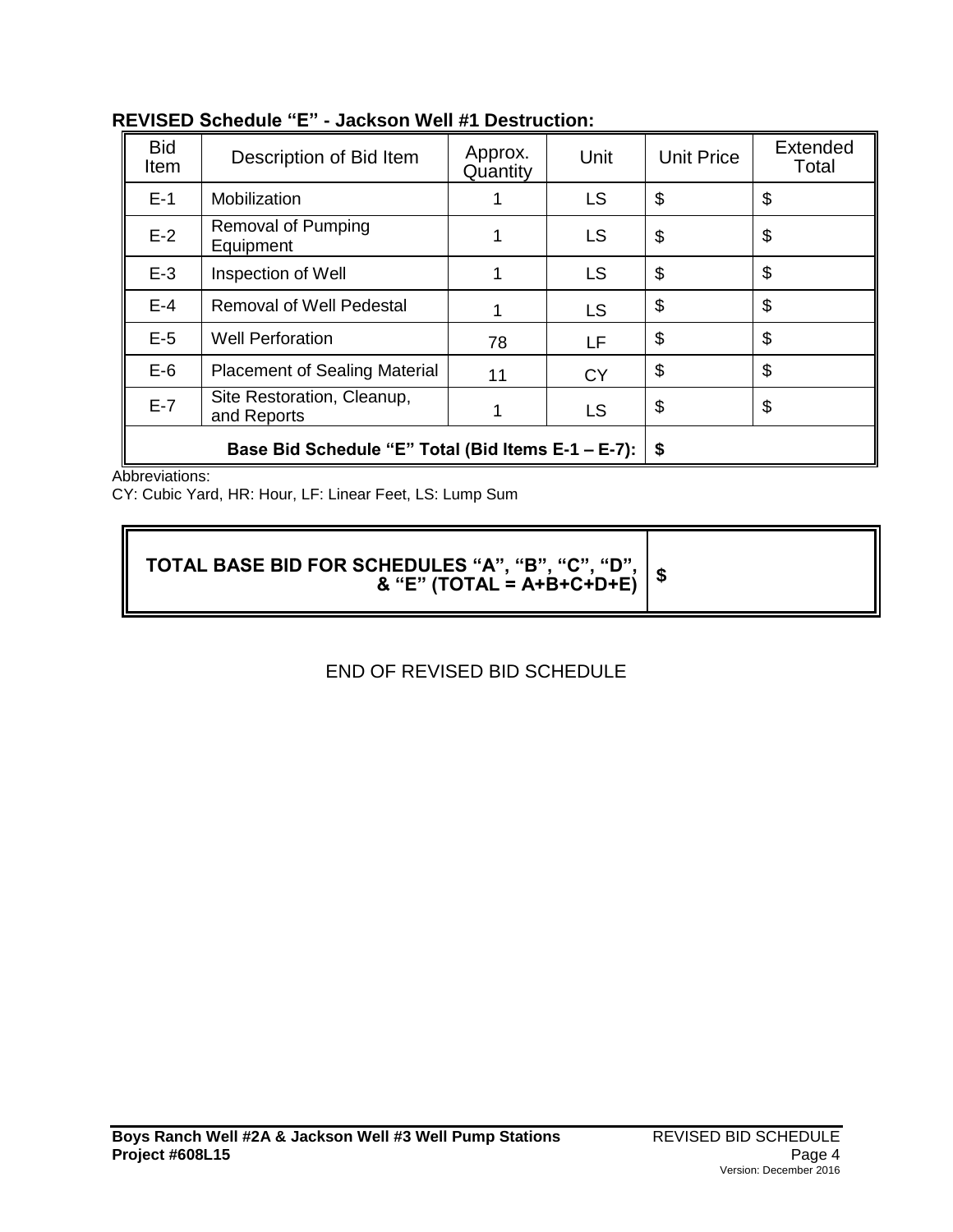## **REVISED SECTION 10050 – BUILDING** Addendum #1

#### **Bid Item No. B-9**

## **PART 1 - GENERAL**

## **1.01 SCOPE**

A. This Section covers all work necessary to furnish materials required for modification of the pump station buildings. The Contractor shall furnish all labor and materials needed to complete the work included in this section, complete.

## **1.02 SUBMITTALS**

A. Contractor shall submit manufacturer's specifications and installation instructions for the following products, in accordance with SECTION 01330 - PROJECT RECORDS AND SUBMITTALS. Include laboratory test reports and other data to show compliance with specifications (including specified standards).

## **PART 2 - MATERIALS**

## **2.01 CONCRETE**

A. All concrete shall comply with the requirements of SECTION 03300 - CONCRETE.

## **2.02 PAINTING**

A. All painting shall comply with the requirements of SECTION 09900 - PAINTING.

## **2.03 SUMP PUMP (Jackson Site Only)**

A. The sump pump shall be a 1/4 HP, thermoplastic submersible sump pump with built-in float switch, Model #3YU69 as manufactured by Dayton or approved equal.

## **2.04 REDWOOD FENCING (Jackson Site Only)**

A. Redwood slats shall be  $1"x8"x6'$  nailed with a spacing of about  $\frac{1}{4}$ . The upper and side rails shall be 2x6 pressure treated wood. The three center rails shall be shall be 2x4 pressure treated wood and one shall be nailed to the upper 2x6 rail. The bottom 2x4 rail shall be installed about 6" above grade at an elevation similar to remaining fence rails. The middle 2x4 rail shall be installed at a center height similar to remaining fence rails. Nails shall be 10d galv for the slats to the rails and 16d galv for the top 2x6 to the upper 2x4 rail. Rail to side rails are toe-nailed 10d galv.

City of Morgan Hill Boy's Ranch #2A and Bid Set Jackson Well #3 Pump Stations March, 2017 LSCE No. 15-5-053 10050-1 Addendum #1 - Building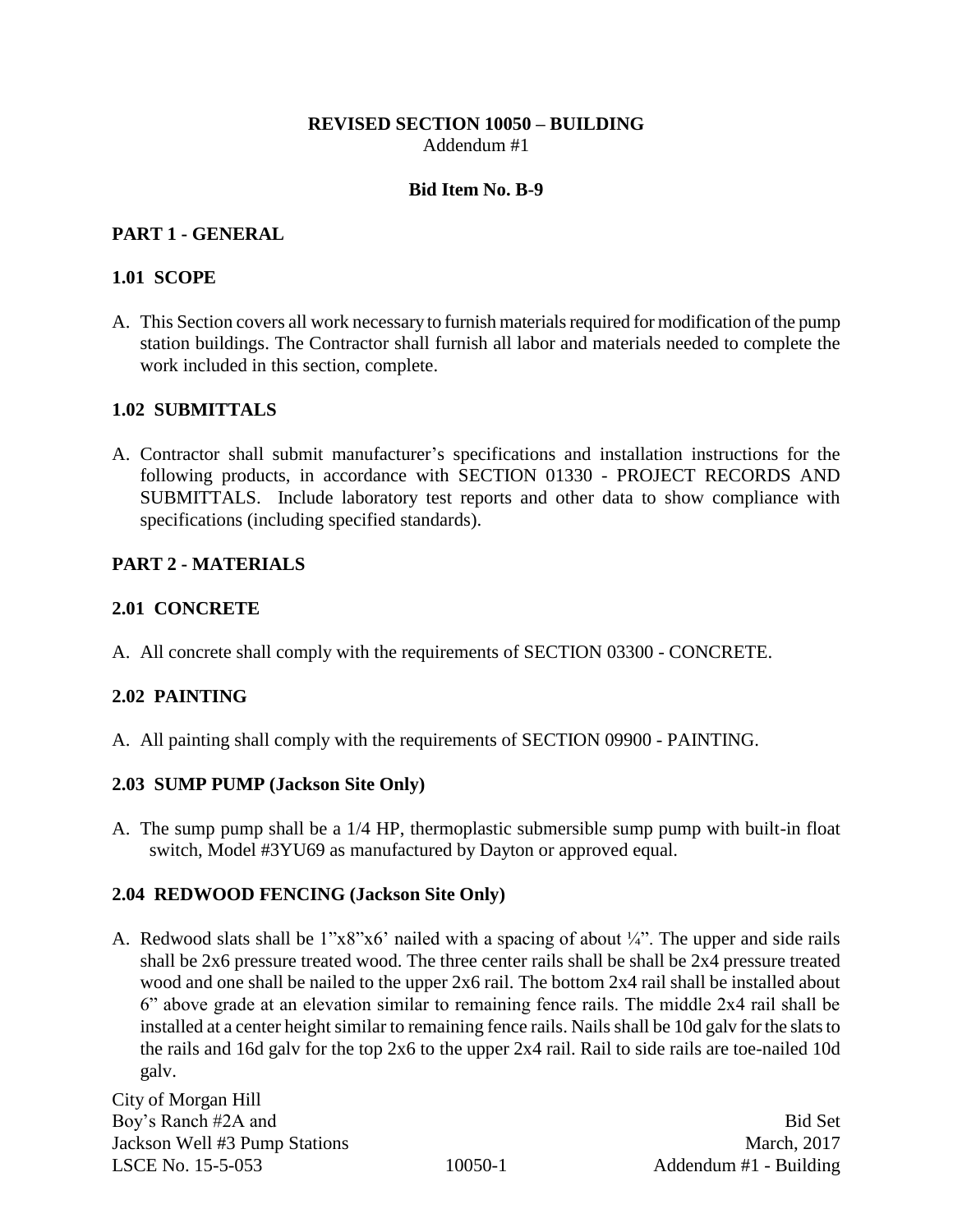## **2.05 MOLDED FIBERGLASS GRATING (Jackson Site Only)**

- A. Molded fiberglass grating shall be made in one-piece construction by interweaving continuous thoroughly wetted fiberglass strand with a sodium hypochlorite and ammonia hydroxide corrosion resistant resin system with ultraviolet (UV) inhibitors. Grating shall be a minimum of 2-inches thick and 2-inches square mesh designed to support a minimum of 200-pounds per square foot uniform load with deflection not to exceed 0.250 inches, and shall be the manufacturer's standard color. Surface shall be concave top. Grating shall be McNichols Fibergrate, Strongwell Duragrate, Gridwalk High Strength Molded Grating, or approved equal.
- B. All fasteners including clips, bolts, nuts and washers shall be type 316 stainless steel grating clips.
- C. Grating supports shall be constructed of fiberglass with a corrosion resistant Vinyl Ester resin system conforming to ASTM E84 Class 1 and ASTM D635.

## **2.06 MISCELLANEOUS HARDWARE**

## **A. Wood Screws**

Wood screws shall be FS FF-S-111C and Am-1.

## **B. Nails**

All nails shall be Common wire, FS FF-N-105a and Int. Am-2. Box nails are not permitted unless specifically noted. Use annular ring shank and spiral type nails where called for on the Drawings.

#### **C. Bolts and Nuts**

Bolts and nuts shall be FS FF-B575C and FS-FF-N-836C and Am-1.

## **D. Lagbolts**

All lagbolts shall be FS FF-B-561b.

## **E. Expansion Bolts**

Expansion bolts shall be Red Head, We-It, or equal.

#### **F. Washers**

Washers shall be malleable iron or steel plate, cut washers are not permitted.

#### **G. Gauge Metal Items**

All gauge metal items (11 gauge and lighter) shall be fabricated from steel sheet, heavily galvanized.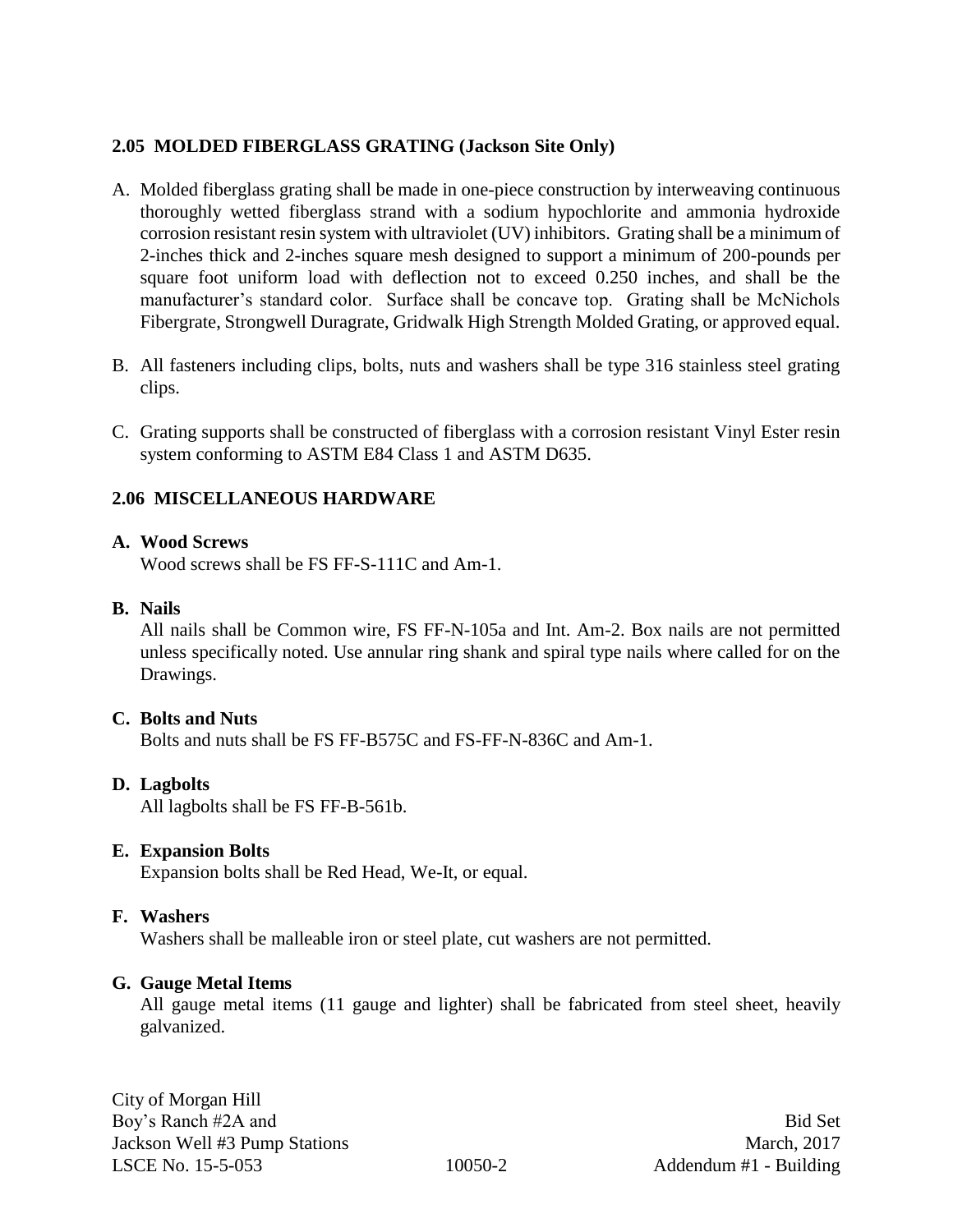## **PART 3 - EXECUTION**

## **3.01 MOLDED FIBERGLASS GRATING**

- A. Contractor shall use a heavy-duty rotary saw with either a masonry carbide or diamond coated blade with the panel turned bottom-side up. All cut edges shall be ground smooth using a coarse grit open coated (resin) grinding disk. All cut surfaces shall be coated with a light coating of a two-part resin system or a urethane spray paint to prevent corrosion of glass fibers. Safety precautions shall be taken when cutting fiberglass materials including safety goggles, dust mask, and gloves to protect the eyes, reduce dust inhalation and prevent skin irritation.
- B. Panels shall be supported on all sides and attached to the supporting framework with hold down clips. A minimum of four clips per side are required for full size panels. Use end panel clips to unite two adjacent panels, where panels cannot be supported on all sides.

## **PART 4 – MEASUREMENT AND PAYMENT**

All work as specified herein, satisfactorily completed, shall be paid for on a Lump Sum basis as stated in **Bid Item Schedule** for the item listed below:

## **Bid Item No. B-9 – BUILDING (JACKSON #1)**

## **-END OF SECTION-**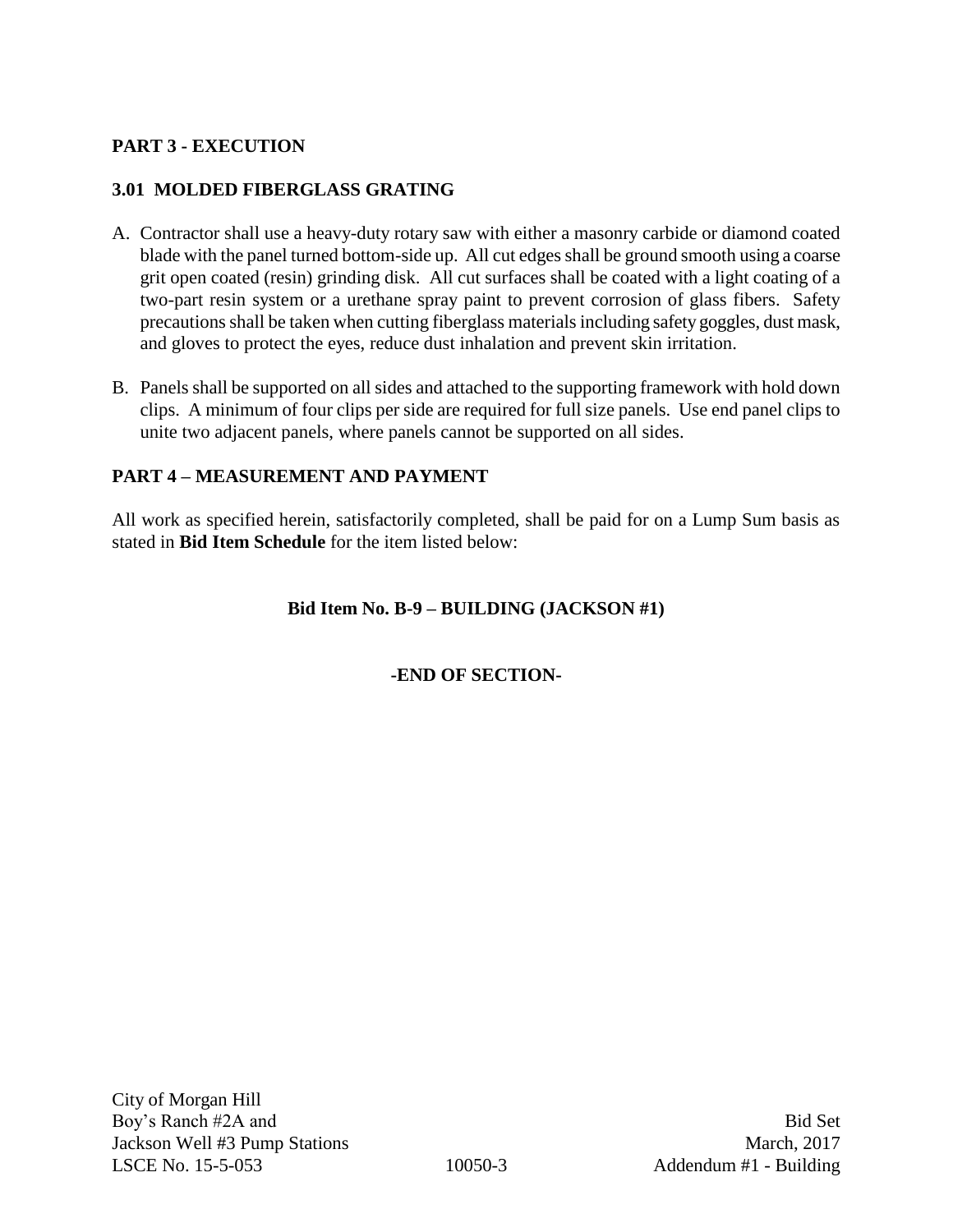#### **REVISED SECTION 02215 -WELL DESTRUCTION** Addendum #1

**Bid Item No. C-2 through C-6 Bid Item No. D-2 through D-6 Bid Item No. E-2 through E-7**

## **PART 1 - GENERAL**

## **1.01 - SCOPE OF WORK**

The work to be completed as part of this project includes the destruction of Boy's Ranch wells 2 and 3, and Jackson well No. 1. The purpose of the work is to properly seal the wells to prevent vertical migration of water between the aquifers penetrated by the wells and from the ground surface. All work shall be performed in conformance with the applicable regulations of the Santa Clara Valley Water District (SCVWD) and the State of California Department of Water Resources.

#### **Summary of Wells and Work to be Performed**

Each well shall be destroyed in according to all applicable local and state regulations. The work generally includes:

- Removal and disposal of pumping equipment (if equipped)
- Preparing well for video inspection
- Performing video inspection
- Submission of final destruction plan and permits to SCVWD
- Destruction of well pedestal (if required)
- Perforation of well casing
- Placement of sealing material in well
- Disposal of fluid displaced from the well destruction process.
- Site Cleanup
- Submission of Well Completion Report and Records

**Boys Ranch Well No. 2** is located next to the pump station building. The pumping equipment shall be removed by Contractor. The pedestal shall be left in place. The well casing shall be perforated from 102 to 160 feet bgs and filled with 11 sack sand/cement grout. The sand cement grout shall be brought up to the top of the well pedestal, finished and made ready for use by the City.

**Boys Ranch Well No. 3** is located adjacent to the pump station building. The pumping equipment has been removed from the well. The Well is located directly under the discharge piping from Well No. 3A. The discharge piping is equipped with a removable spool above the pedestal, see detail on sheet C-1B in the plans. The Contractor shall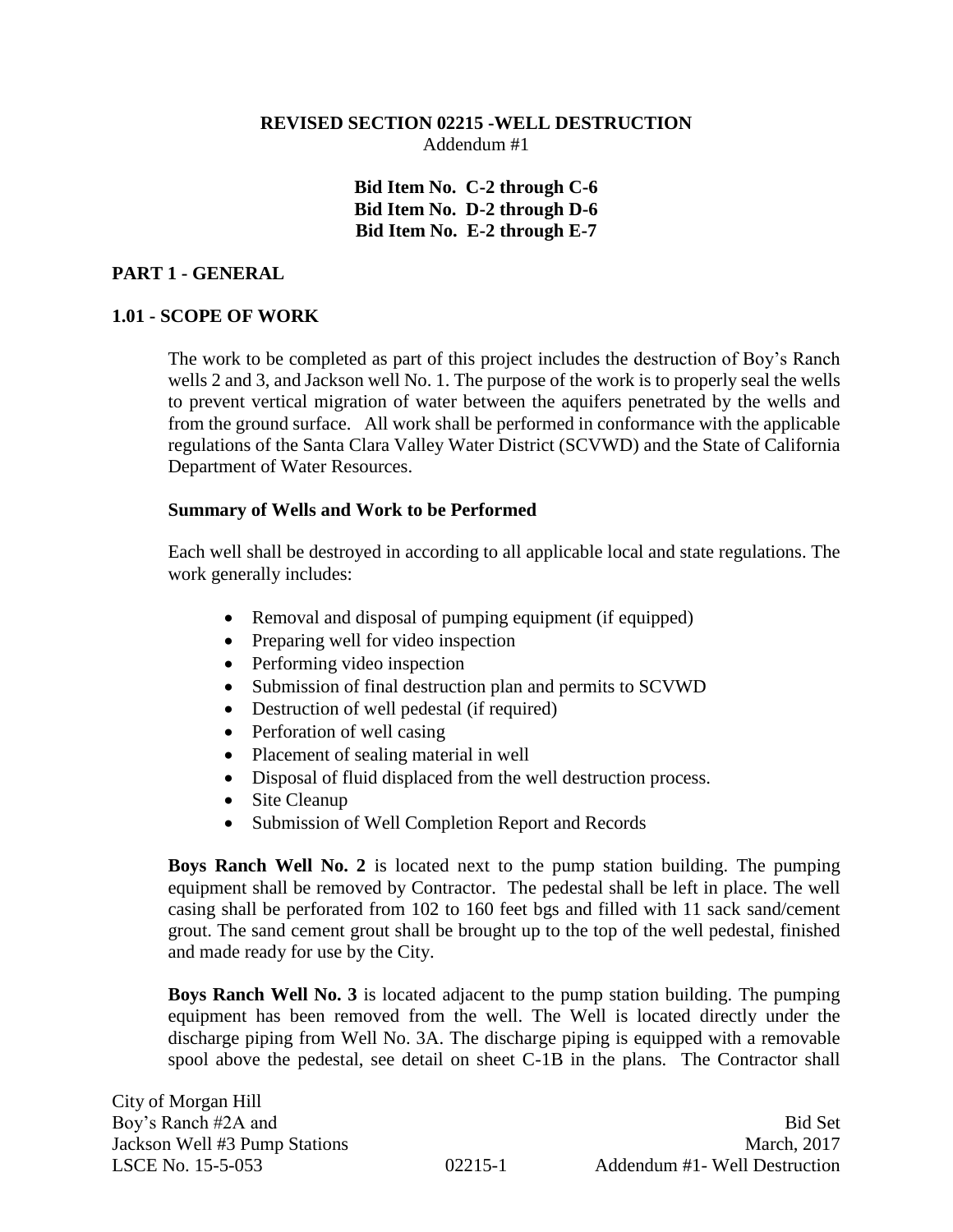remove the spool prior to well destruction operations. The pedestal shall be left in place. The well casing shall be shot perforated from 47 to 130 bgs and filled with neat cement. The neat cement shall be brought to the top of pedestal, finished and made ready for use by the City.

**Jackson Well No. 1** is in the pump station building. Access to the well/pumping equipment is through a removable roof section. The well pedestal and casing shall be removed to one foot below the existing building floor level. Well casing shall be shot perforated from 20 to 98 feet bgs and filled with neat cement. The neat cement shall be brought to one foot below floor level. The excavated floor area shall be filled with concrete to the existing level of the floor and made ready for use by the City.

The following table includes all currently available information for each well to be destroyed as part of this project.

|                                  | <b>Boys Ranch No. 2</b>                           | <b>Boys Ranch No. 3</b>               | Jackson No. 1 |
|----------------------------------|---------------------------------------------------|---------------------------------------|---------------|
| Pump Installed                   | Yes                                               | N <sub>0</sub>                        | Yes           |
| Well Diameter (in)               | 16                                                | 14                                    | 14            |
| Well Depth (ft)                  | 366                                               | 291                                   | 410           |
| Liner Diameter (in)              | NA.                                               | 10                                    | 10            |
| Liner Depth (ft)                 | <b>NA</b>                                         | 280                                   | 400           |
| Seal Depth (ft)                  | 100                                               | 45                                    | $0^*$         |
| Perforated Interval (Well) (ft)  | 161-180, 196-206,<br>216-246, 256-296,<br>316-346 | 132-142, 150-158,<br>176-218, 260-279 | 112-410       |
| Perforated Interval (Liner) (ft) | <b>NA</b>                                         | 166-218, 250-280                      | 100-400       |

\* No seal depth noted on WCR, assuming no seal.

## **1.02 CONTRACTOR'S QUALIFICATIONS**

Contractor destroying the wells shall have a valid California C-57 Water Well Contractors License. The well destruction Contractor shall have previously completed five similar projects as described herein in the last four years and shall be able to demonstrate this to the satisfaction of the City. All Subcontractors shall be lawfully licensed for the work they are contracted to perform and shall have be able to demonstrate experience to the satisfaction of the City.

## **1.03 INSPECTION OF SITE**

The Contractor shall inspect the work site and note all existing conditions before submitting a bid for this project.

The contractor shall be responsible for determining the subsurface conditions and extent of underground foundations that may not be detectable by casual observation and must take this into consideration when submitting their bid. The City does not guarantee the accuracy of the data provided. Information sources used to develop specifications will be made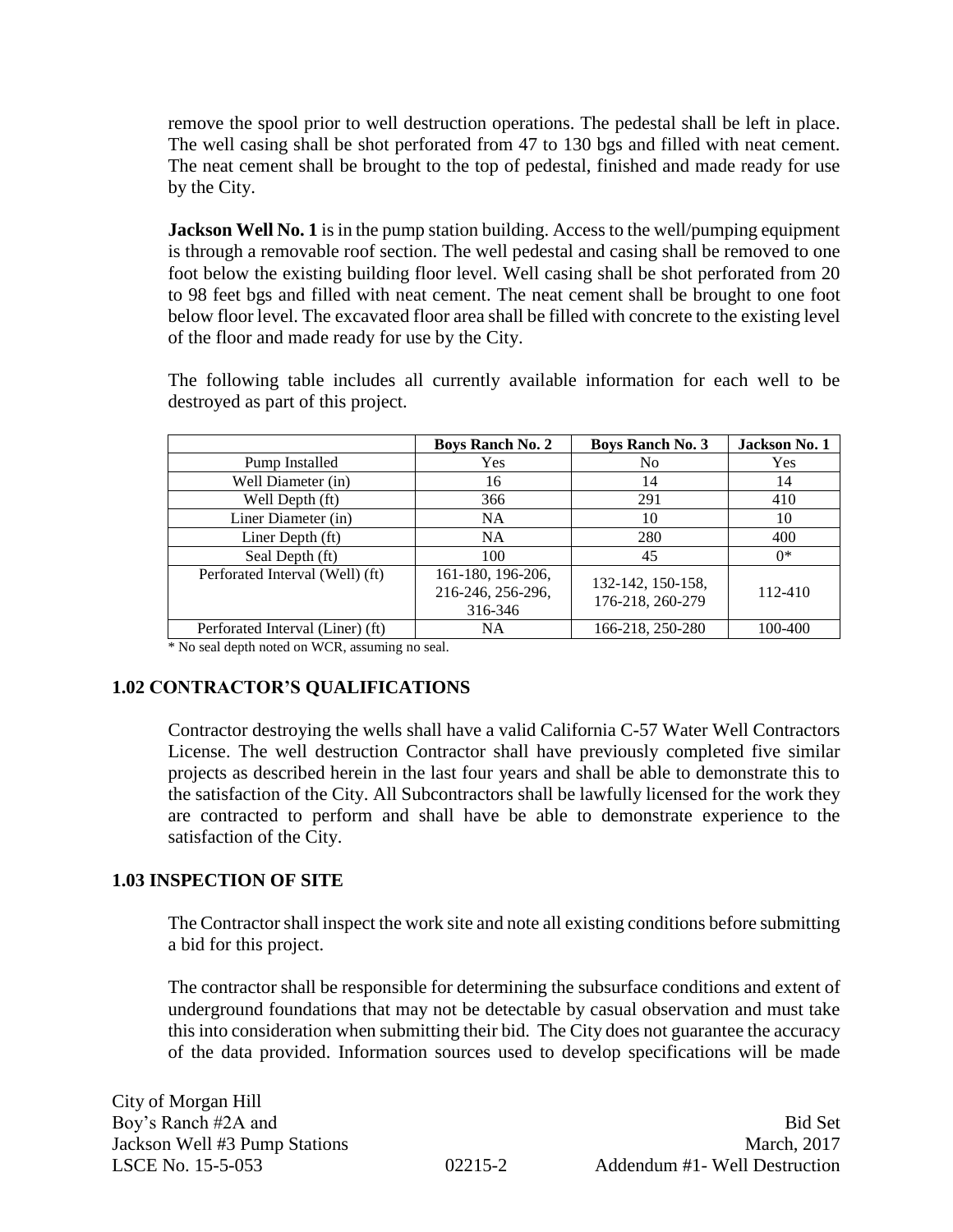available to the Contractor upon request. No allowances shall be made for expenses incurred as a result of failure to examine the sites and available data.

#### **1.04 COORDINATION/COOPERATION**

The Contractor shall notify the City at least three (3) working days in advance of the tentative starting date. The Contractor shall coordinate well destruction activities with other Contractors that may be working concurrently at the project sites to minimize conflicts and down time of the well stations.

The Contractor shall be responsible for contacting and coordinating with all utility companies with regards to the location of existing underground facilities in the construction area. The Contractor shall call Underground Service Alert at (800) 642-2444, at least 2 working days before commencement of underground work for location of underground facilities.

#### **1.05 PRESERVATION OF PROPERTY**

The Contractor shall use such means as are necessary to confine all work to the well station and adjacent properties as directed by the City.

Utility facilities damaged, temporarily disconnected, abandoned or relocated as a result of construction shall be repaired/reconnected or properly abandoned as directed by the governing utility at the Contractor's expense.

#### **1.06 PERMITS, BONDS, LICENSES AND INSURANCE**

The Contractor shall procure all permits, bonds, licenses and insurance, pay all charges and fees, and give all notices necessary and incidental to the prosecution of the work.

The Contractor shall prepare, pay applicable fees, and submit the Well Destruction Application(s) as required by Santa Clara Valley Water District (SCVWD).

#### **1.07 PUBLIC CONVENIENCE AND SAFETY**

The Contractor shall be responsible for assuring that the work site is safe and secure and that temporary coverings are provided whenever there is an interruption in work. All excavations shall be secured and protected from the public, animals, and debris when not under direct control of the Contractor.

#### **PART 2 - PRODUCTS**

#### **2.01 SEALING MATERIALS**

The slurries shall consist of the following mixtures:

City of Morgan Hill Boy's Ranch #2A and Bid Set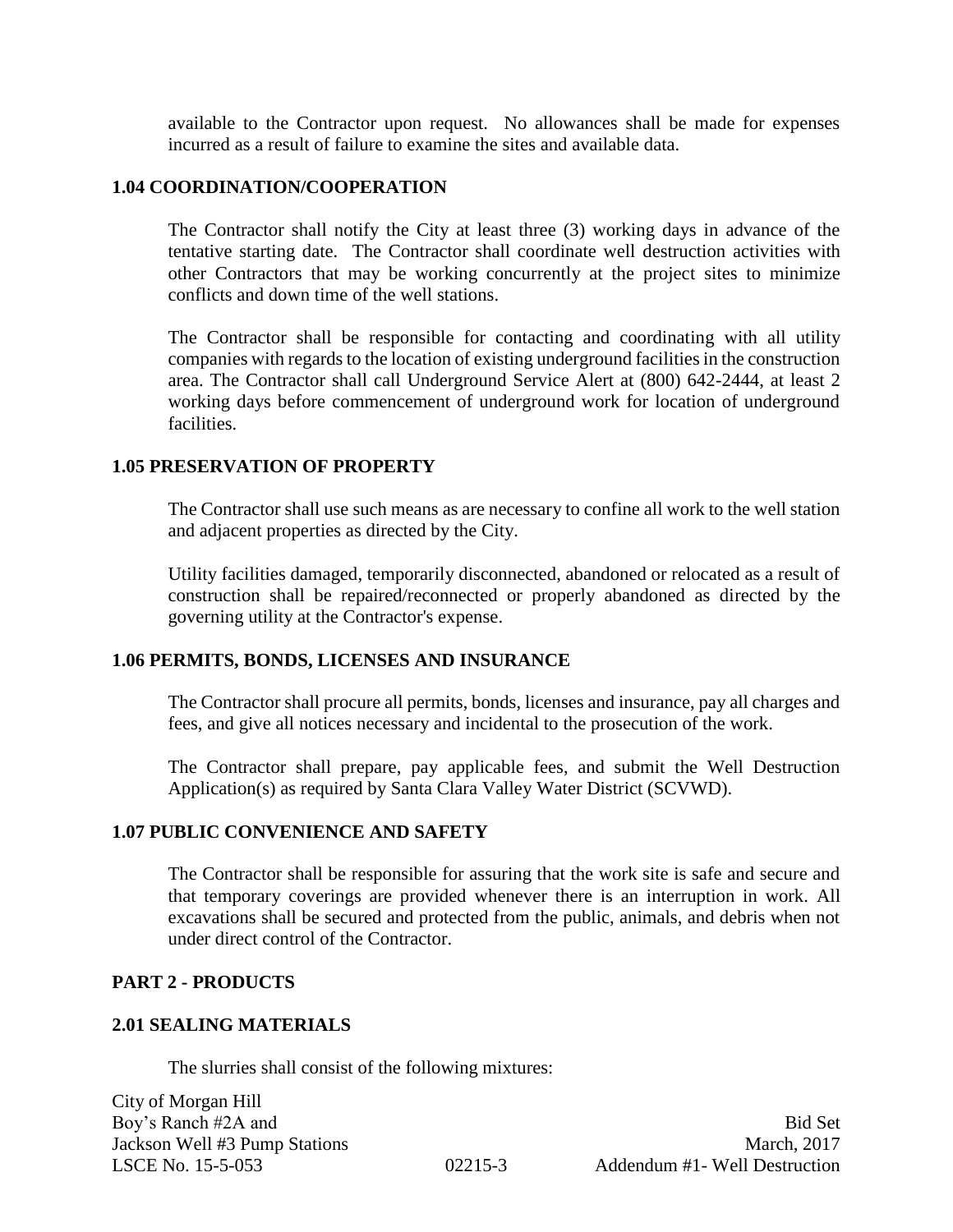| 1) Neat Cement       |                                                                                                        |
|----------------------|--------------------------------------------------------------------------------------------------------|
| Materials:           | a) Potable Water                                                                                       |
|                      | b) Type I or II Portland Cement                                                                        |
| Mixture:             | 5.2 to 5.8 gallons of water to every 94-pounds of cement with<br>retarder as specified by manufacturer |
| 2) Sand/Cement Grout |                                                                                                        |
| Materials:           | a) Potable Water                                                                                       |
|                      | b) Type I or II Portland Cement                                                                        |
|                      | c) Clean washed sand – free of clay or other impurities                                                |
| Mixture:             | 7 gallons of water to 94-pounds of cement and 188-pounds of sand                                       |
|                      | $(11 \text{ sack mix})$                                                                                |
| 3) Concrete          |                                                                                                        |
| Materials            | a) Potable Water                                                                                       |
|                      | b) Type I or II Portland Cement                                                                        |
|                      | c) Clean washed $3/8$ aggregate – free of clay or other impurities                                     |
| Mixture              | 5.3 gallons of water to 94-pounds of cement and 473-pounds of                                          |
|                      | aggregate                                                                                              |
|                      |                                                                                                        |

## **PART 3 - EXECUTION**

#### **3.01 MOBILIZATION**

Mobilization shall include procuring and paying for all required permits, transportation of personnel, equipment and operating supplies to and from the site, providing portable sanitary facilities, maintaining fencing and barricades suitable to keep unauthorized personnel away from construction activities around the site and other necessary facilities at the site.

#### **3.02 REMOVAL OF PUMPING EQUIPMENT**

#### **Jackson Well No. 1**

The pumping equipment shall be removed by Contractor. Access to the well/pumping equipment is through a removable roof section. See pump profile sheet at the end of Section 02215 for equipment details.

**Boys Ranch Well No. 2** is located next to the pump station building. The pumping equipment shall be removed by Contractor. See pump profile sheet at the end of Section 02215 for equipment details.

The City shall retain ownership of the turbine motors. The Contractor shall deliver the turbine motors to the Cities Corporation yard. All other pumping equipment and discharge assemblies removed from the wells shall be properly disposed of by the Contractor.

City of Morgan Hill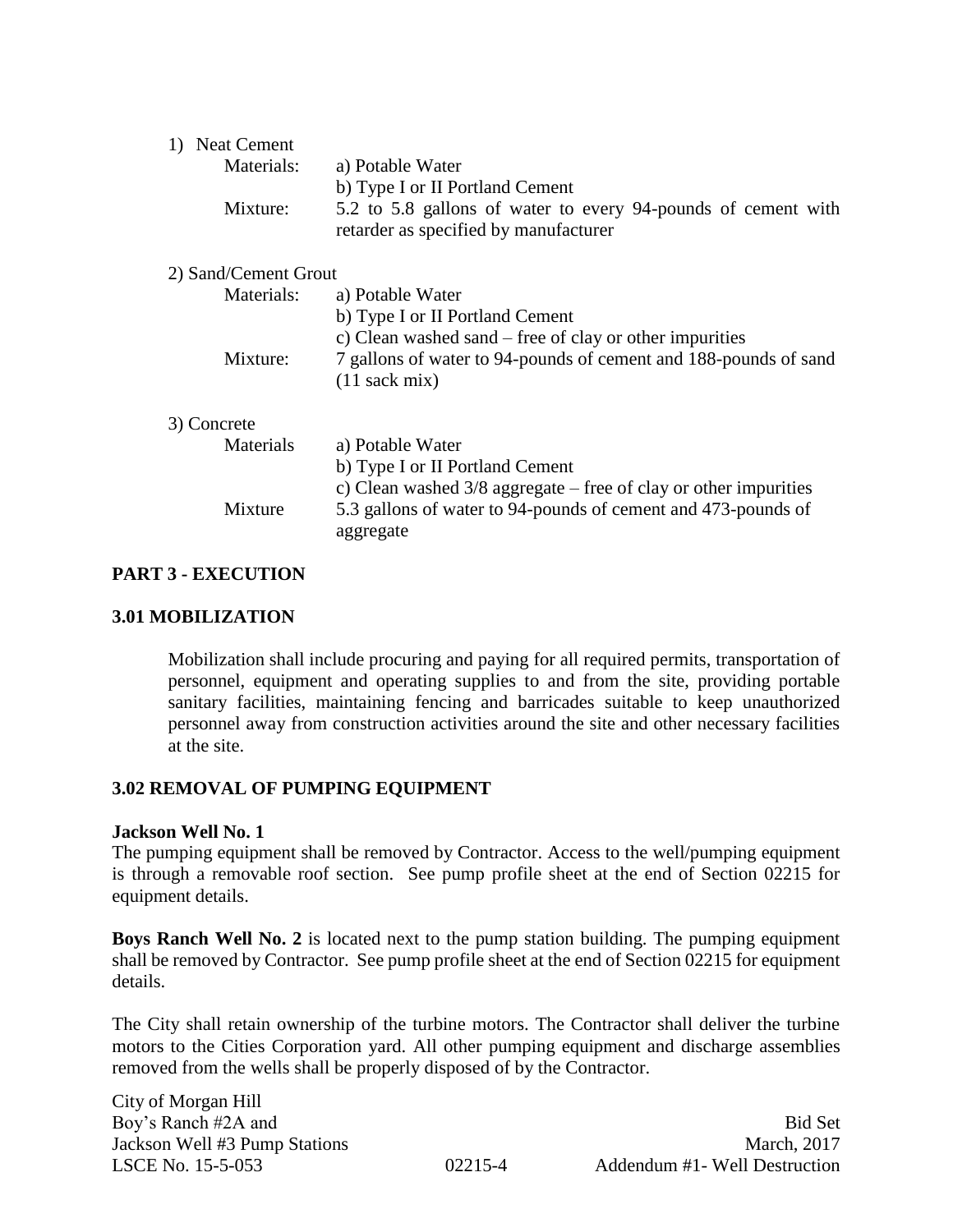## **3.03 INSPECTION OF WELL**

A video survey with side scan capabilities shall be conducted on each well to determine the present condition of the well structure, confirm location of perforation and determine the amount of fill. The Contractor shall add water to the well for a minimum of 24 hours before conducting the video surveys. Water for flushing the well will be available at the site from a hose bib.

The video survey shall be delivered to the Engineer for review. If the Engineer determines that the video survey is not clear enough to see the well structure the Contractor shall conduct another video survey at no additional cost to the City.

Based upon the results of the video inspection and Engineers review, the Contractor shall submit a final well perforation schedule, destruction plan and well destruction permit to the SCVWD for approval.

## **3.04 PEDESTAL REMOVAL**

#### **Jackson No. 1**

The well pedestal and casing shall be removed to one foot below the existing building floor level. Debris generated as part of the pedestal destruction shall be disposed by the **Contractor** 

#### **Boys Ranch Well No. 2 and 3**

The well pedestals shall remain in place.

#### **3.05 PREPARATION FOR SEALING**

The wells shall be cleaned so that all undesirable materials, obstructions, or debris that could interfere with the well destruction process are removed and disposed of prior to perforating and cementing.

#### **3.06 WELL DESCTRUCTION**

Well destruction includes perforation of each well, placement of sealing material, and well head completion.

#### **A. Well Perforation**

Each well casing and liner shall be perforated sufficiently to allow the sealing material to pass through the casing and liners and fill any void space that may exist between the well casing and the borehole. The method of perforating shall be submitted to the Engineer for approval before final destruction plan is submitted to the SCVWD.

The wells shall be perforated as follows:

City of Morgan Hill Boy's Ranch #2A and Bid Set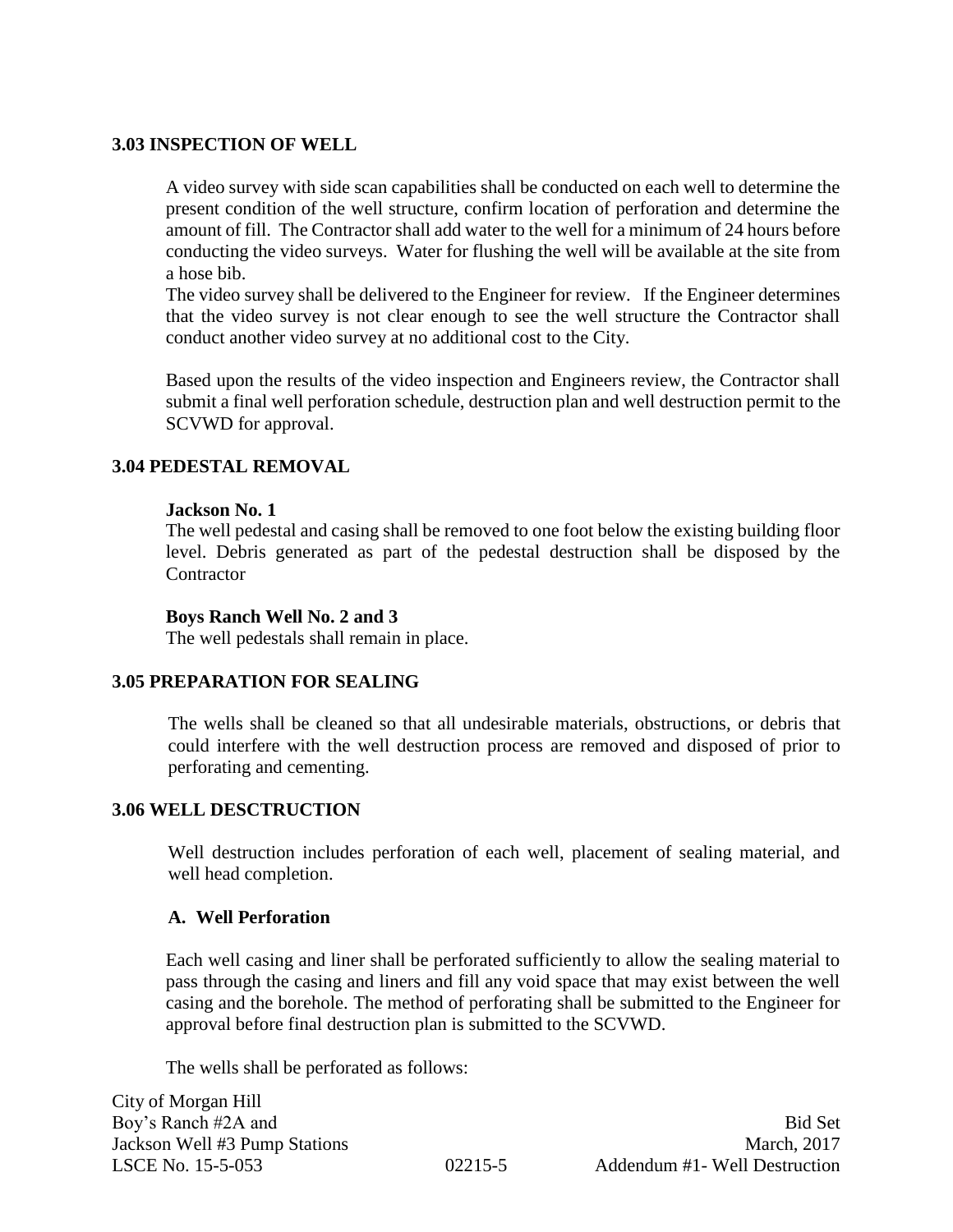## **Boys Ranch Well No. 2**

The well casing may be perforated either by mills knife or by shot perforation.

- Mills Knife Perforation scheduled The blank casing shall be perforated from 102 feet to 160 feet below ground surface at four (4) knife cuts per foot. Each cut shall be 90 degrees apart.
- Shot Perforation schedule The blank casing shall be perforated from 102 feet to 160 feet below ground surface at one shot per foot.

## **Boys Ranch Well No. 3**

The well casing shall be shot perforated at one shot per foot between 47 feet and 130 below ground surface.

## **Jackson Well No. 1**

The well casing shall be shot perforated at one shot per foot between 10 feet and 98 feet below ground surface.

## **B. Sealing Material**

The well casing shall be filled with sealing material as follows:

|                         | <b>Boys Ranch No. 2</b> | <b>Boys Ranch No. 3</b> | Jackson No.        |
|-------------------------|-------------------------|-------------------------|--------------------|
| <b>Sealing Material</b> | 11-Sack Slurry          | <b>Neat Cement</b>      | <b>Neat Cement</b> |

The estimated volume of sealing material is as follows:

|                                    |                 | <b>Boys Ranch No. 2</b> | <b>Boys Ranch No. 3</b> | <b>Jackson No. 1</b> |
|------------------------------------|-----------------|-------------------------|-------------------------|----------------------|
| <b>Estimated</b><br><b>Sealing</b> | <b>Material</b> | 28                      |                         |                      |
| Volume (vards)                     |                 |                         |                         |                      |

Sealing material in excess of what is estimated above required to complete destruction of well structure according to specifications, will be billed on a per yard basis as verified by the City.

#### **C. Placement of Seal Material**

The following requirements shall be observed while placing sealing material in wells to be destroyed:

- 1. All displaced fluids from sealing operations shall be contained and properly disposed of by the Contractor.
- 2. Each well will be filled with the appropriate cement mix as described in Section 2.1 of this Section.

City of Morgan Hill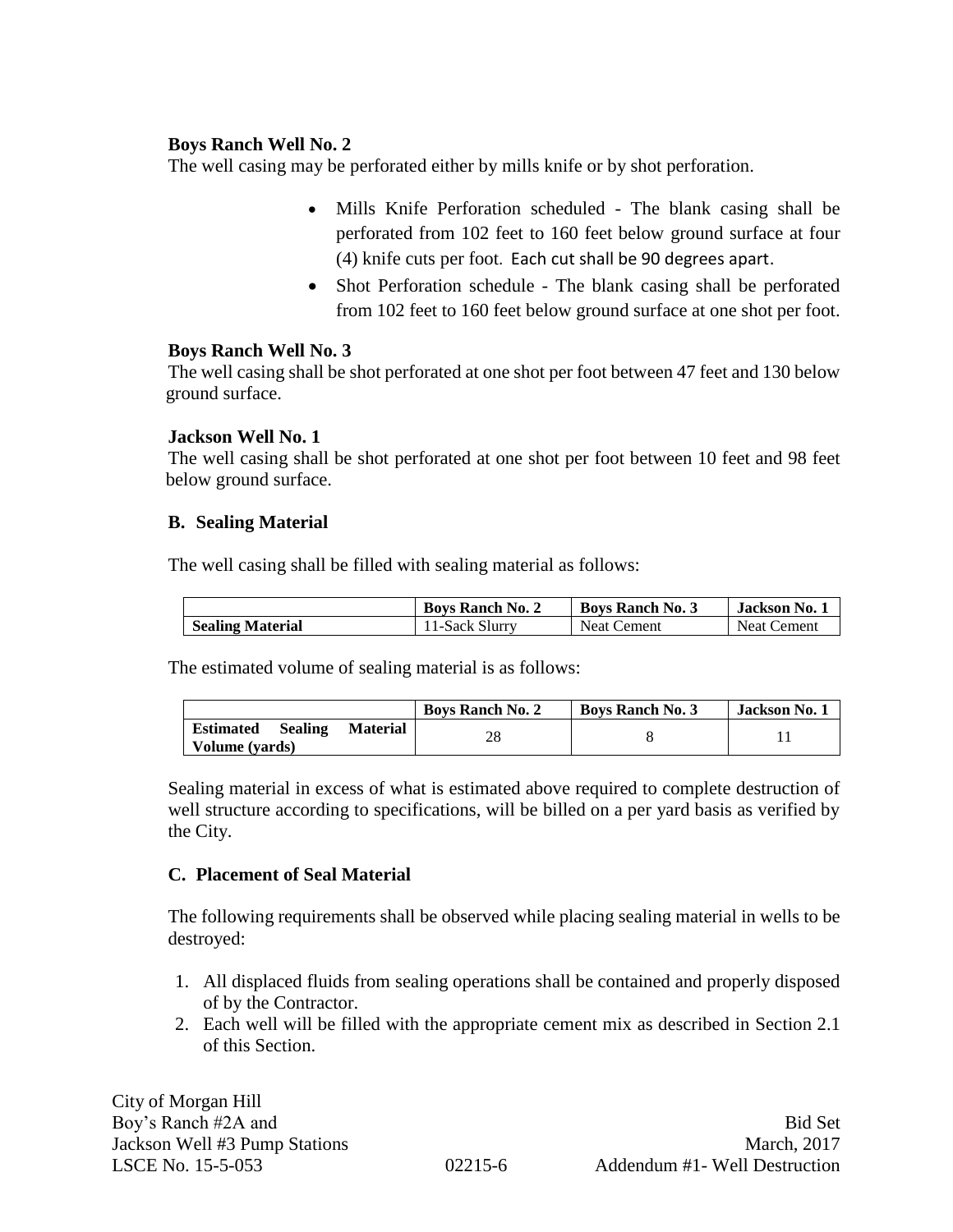- 3. Seal material shall be placed in the well using the positive displacement tremie pipe method. Sealing material shall be placed in one continuous operation. The end of the tremie pipe shall remain submerged below the surface of the slurry during the entire sealing procedure.
- 4. To assure that the well is filled and voids or bridging of the material do not exist, verification shall be made that the volume of material placed in the well is at least equal to the volume listed in Section 3.6.2.

## **D. Wellhead Completions**

**Boys Ranch Wells No. 2 and No. 3 –** Sealing material from the destruction process shall be brought up to the level of the concrete pedestal and shall be finished smooth and level.

**Jackson Well No. 1** – Sealing material from the destruction process shall be brought to one (1) foot below building floor. The excavated area resulting from the removal of the pedestal shall be filled with six (6) sack concrete and brought to the level of the building floor. The concrete shall be finished smooth and level and made ready for use by the City.

## **3.07 TEMPORARY COVER**

During periods when no work is being performed on the well, such as overnight or while waiting for sealing material to set, the well and surrounding excavation, if any, shall be covered. The cover shall be sufficiently strong and well enough anchored to prevent the introduction of foreign material into the well and to protect the public from a potentially hazardous situation.

#### **3.08 STANDBY TIME**

If it becomes necessary for the City to perform work that will require the Contractor, his crew, and equipment to stand idle, the City will request in writing to cease operations and shall state the anticipated extent or duration thereof. The Contractor shall promptly cease operations. This idle time shall be considered Standby Time.

"Standby Time," shall be made on an hourly basis based on the unit price for the actual standby time. The actual cost (hours x unit cost) shall be adjusted in the final project balance change order.

#### **3.09 SITE RESTORATION, CLEANUP, AND REPORTS**

Prior to the final acceptance of the work, the Contractor shall prepare and deliver to the City the following reports.

1. A California Water Well Driller's Report shall be fully completed in the format required by the State of California.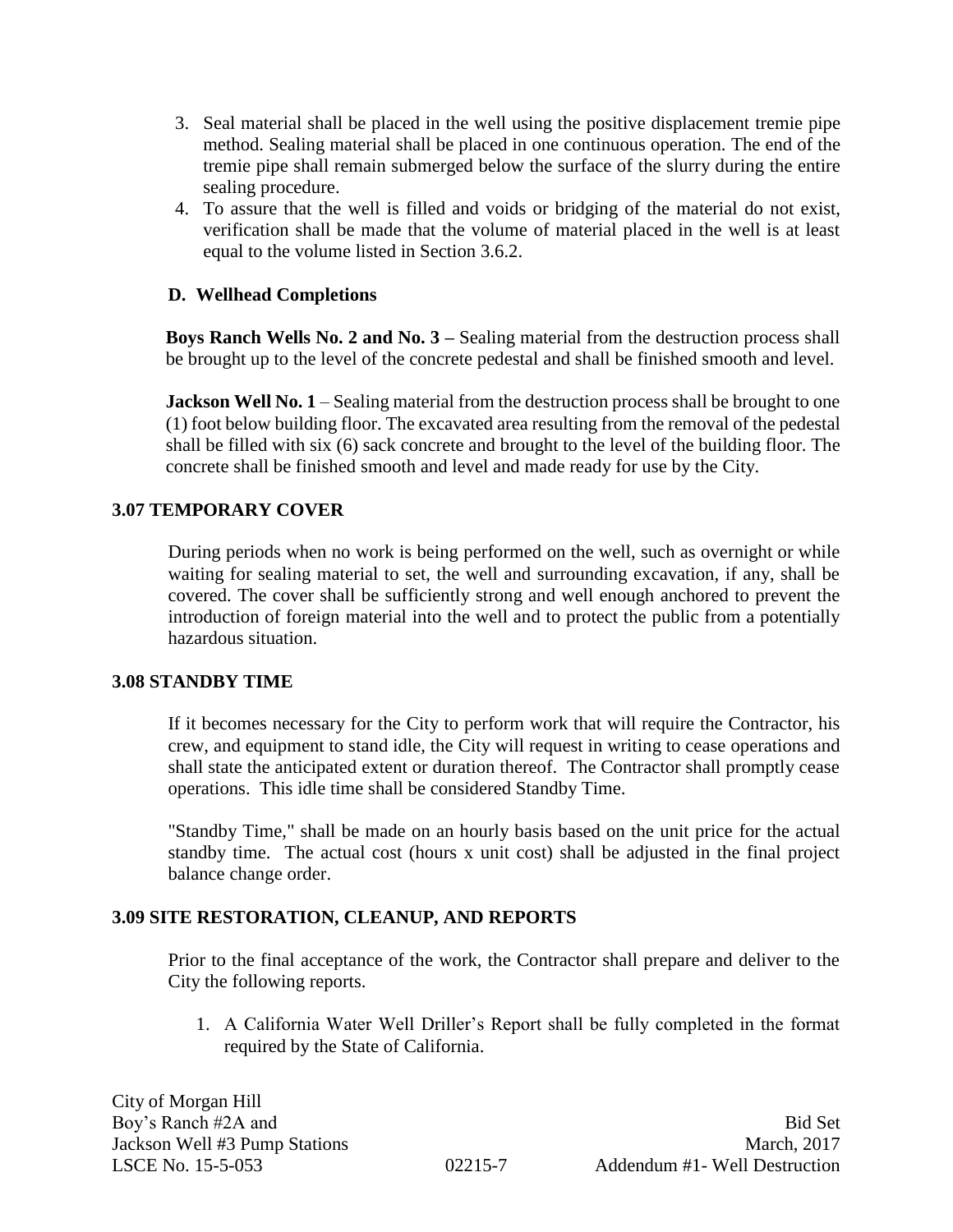2. The Contractor shall prepare two final prints of each log or survey, daily tour reports, and cement tickets.

Within 30 days from the dates of well destruction, the Contractor shall file the required reports with the California State Department of Water Resources in accordance with Water Code Section 13751.

All materials and fluids generated during the destruction process and equipment removed from the wells by the Contractor in accordance with this project shall become property of the Contractor and shall be removed off-site and disposed of legally at the Contractor's expense, with the exception of the vertical hollow shaft motors, which the Contractor shall transport to the Cities corporation yard.

## **PART 4 - MEASUREMENT AND PAYMENT**

Direct payment will be made only for the items listed in the bid proposal. Items of work not listed, but necessary to satisfactorily complete the work, will not be paid for separately, and all costs in connection therewith shall be considered included for payment with the listed items. The City, or Cities agent, shall measure and determine all quantities subject to payment.

## **4.2 REMOVAL OF PUMPING EQUIPMENT – Bid Item No. C-6, E-2**

**Measurement**: Removal of the pumping equipment.

**Payment:** Removal of the pumping equipment, satisfactorily completed, will be paid for at the applicable contract unit price.

**Unit of Measure:** Lump Sum

## **4.3 INSPECTION OF WELL - Bid Item No. C-2, D-3, E-3**

**Measurement:** Satisfactory completion of video survey to the total depth of well.

**Payment:** Video survey shall be paid for at the applicable contract unit price.

**Unit of Measure:** Lump Sum

## **4.4 REMOVAL WELL PEDESTAL - Bid Item No. E-4**

**Measurement**: Removal of the well pedestal.

**Payment:** Removal of the well pedestal, satisfactorily completed, will be paid for at the applicable contract unit price.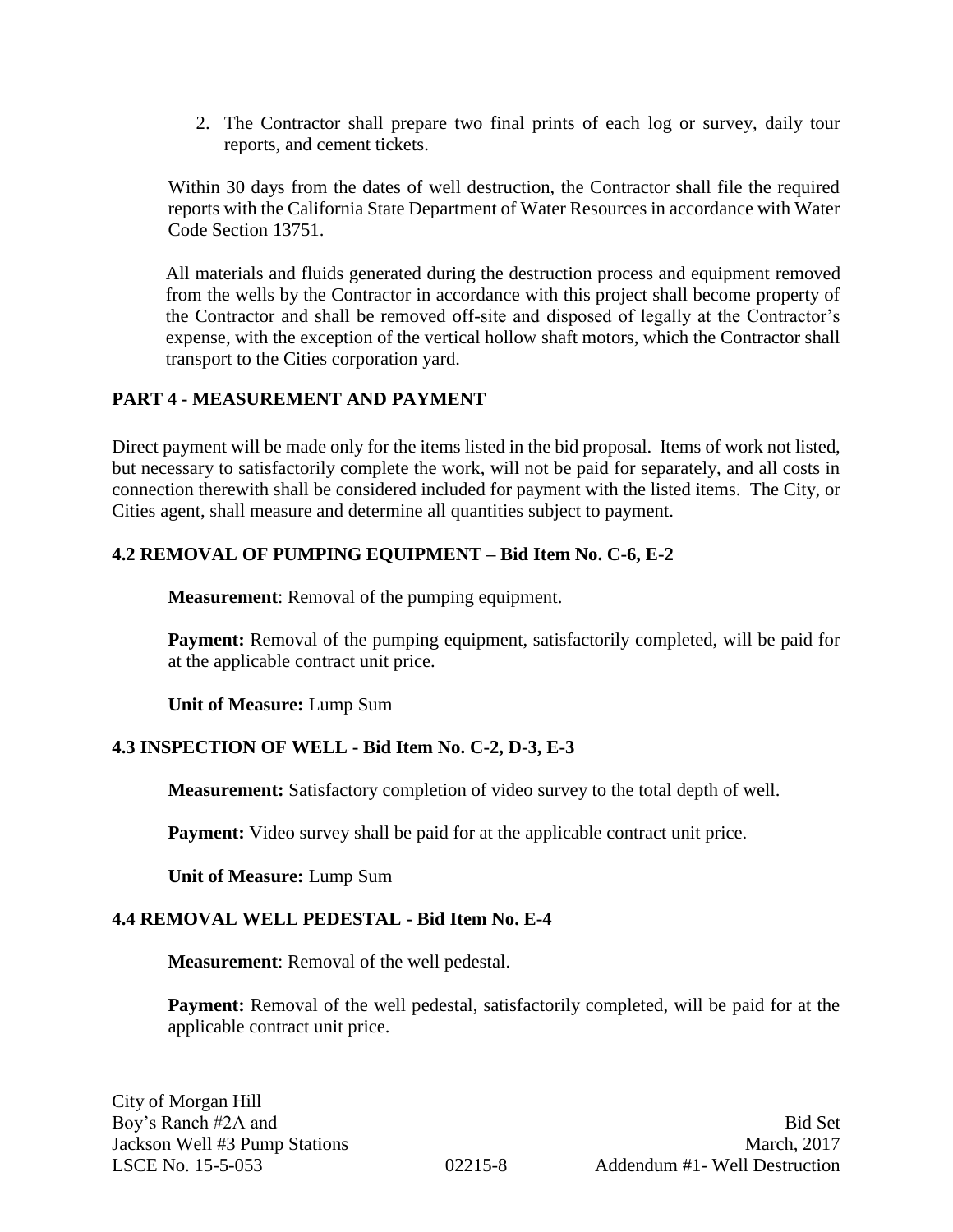**Unit of Measure:** Lump Sum

## **4.5 WELL PERFORATION – Bid Item No. C-3, D-4, E-5**

**Measurement**: Successful perforation of the well.

**Payment:** Well perforation, satisfactorily completed, will be paid for at the applicable contract unit price.

**Unit of Measure:** Lump Sum

## **4.6 PLACEMENT OF SEALING MATERIAL – Bid Item No. C-4, D-5, E-6**

**Measurement:** Successful placement of sealing material in the well.

**Payment:** Seal material, satisfactorily installed, will be paid for at the applicable contract unit price.

**Unit of Measure:** Lump Sum

## **4.7 SITE RESTORATION, CLEANUP, AND REPORTS – Bid Item No. C-5, D-6, E-7**

**Measurement:** Satisfactorily completed site cleanups and submission of required project records.

**Payment:** Site clean-up and preparation and delivery of the specified records of the well, satisfactorily completed, shall be paid for at the lump sum price stated in the proposal.

**Unit of Measure:** Lump Sum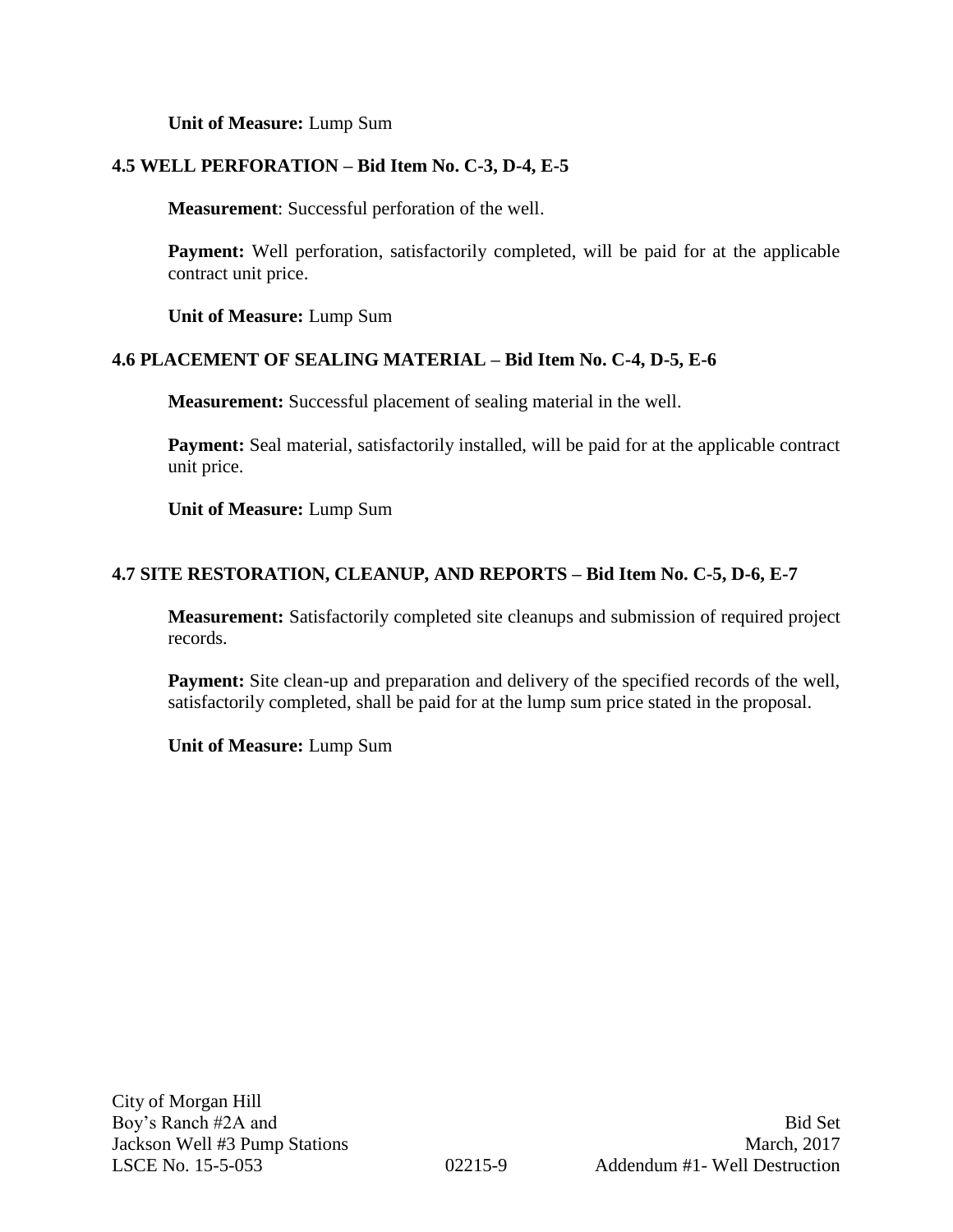# VERTICAL TURBINE PUMP



REPLACED 6 COLUMN JOINTS, ALL LINE SHAFTS,<br>ALL BEARINGS, SUCTION AND CONE STRAINER.<br>REBUILT EXISTING MOTOR AND BOWL ASSEMBLY.<br>WORK PERFORMED BY: SALINAS PUMP

## **MOTOR**

| <b>MAKF</b>      | <b>U.S. MOTOR</b>                                                                          |  |
|------------------|--------------------------------------------------------------------------------------------|--|
| <b>FNCLOSURF</b> | the contract of the contract of the contract of the contract of the contract of            |  |
|                  |                                                                                            |  |
|                  |                                                                                            |  |
|                  |                                                                                            |  |
|                  |                                                                                            |  |
|                  |                                                                                            |  |
| TYPE COUPLING    | the property of the control of the control of the control of the control of the control of |  |

## PUMP & COLUMN ASSEMBLY

|                 | 6W16                                        |              | DISCH HD.  |
|-----------------|---------------------------------------------|--------------|------------|
|                 | 1-1/4" LINE SHAFT                           | 6"           | $\_\_$ COL |
|                 | PROD. LUBE $\overline{\mathbf{X}}$ oil lube |              |            |
| $T YPE$ = 10KKH |                                             | <b>STAGE</b> | 9          |
| <b>500</b>      | <b>GPM</b>                                  | 370          | FT HEAD    |
| IMPFI I FR      |                                             | 7.70"        |            |
| <b>STRAINER</b> |                                             | <b>YES</b>   |            |
|                 | <b>INGERSOL-DRESSOR</b>                     |              | PUMP MAKE  |

#### **MATERIAL**

| COL PIPE              | STEEL                                                                                                                 |  |
|-----------------------|-----------------------------------------------------------------------------------------------------------------------|--|
| LINE SHAFT            | <b>STAINLESS STEEL</b>                                                                                                |  |
| THDS/INCH             |                                                                                                                       |  |
| SHAFT TUBE            | <u> 1989 - Johann Barn, mars ann an t-Amhain an t-Amhain an t-Amhain an t-Amhain an t-Amhain an t-Amhain an t-Amh</u> |  |
| THDS/INCH             |                                                                                                                       |  |
| <b>BOWL SHAFT</b>     | <u> 1988 - Andrea State Barbara, amerikan personal di sebagai personal di sebagai personal di sebagai personal di</u> |  |
| HEAD SHAFT SEAL       | <u>state and the state of the state of the state</u>                                                                  |  |
| SOLE PLATE            | the property of the control of the control of the                                                                     |  |
| BEARING RETAINER      | <u> 1989 - Andrea Station Barbara, amerikan per</u>                                                                   |  |
|                       |                                                                                                                       |  |
| <b>IMPELLER</b>       |                                                                                                                       |  |
|                       | BEARINGS (BOWL) _______________________                                                                               |  |
|                       |                                                                                                                       |  |
| <b>STRAINER</b>       | $\frac{\text{YES}}{\text{YES}}$                                                                                       |  |
|                       |                                                                                                                       |  |
|                       | IMPELLER W/R <u>______________________</u>                                                                            |  |
| VY AR MADA (AV IIII I |                                                                                                                       |  |

| <b>CLIENT</b>   | <b>CITY OF MORGAN HILL</b> |                |  |
|-----------------|----------------------------|----------------|--|
|                 | WELL # BOY'S RANCH #2      |                |  |
| DATE INSTALLED  |                            | 05/23/08       |  |
| INFORMATION BY  |                            | C. WULFF       |  |
| <b>DATE</b>     |                            | 05/23/08       |  |
| LSCE $#$ $\_\_$ |                            | $08 - 2 - 017$ |  |